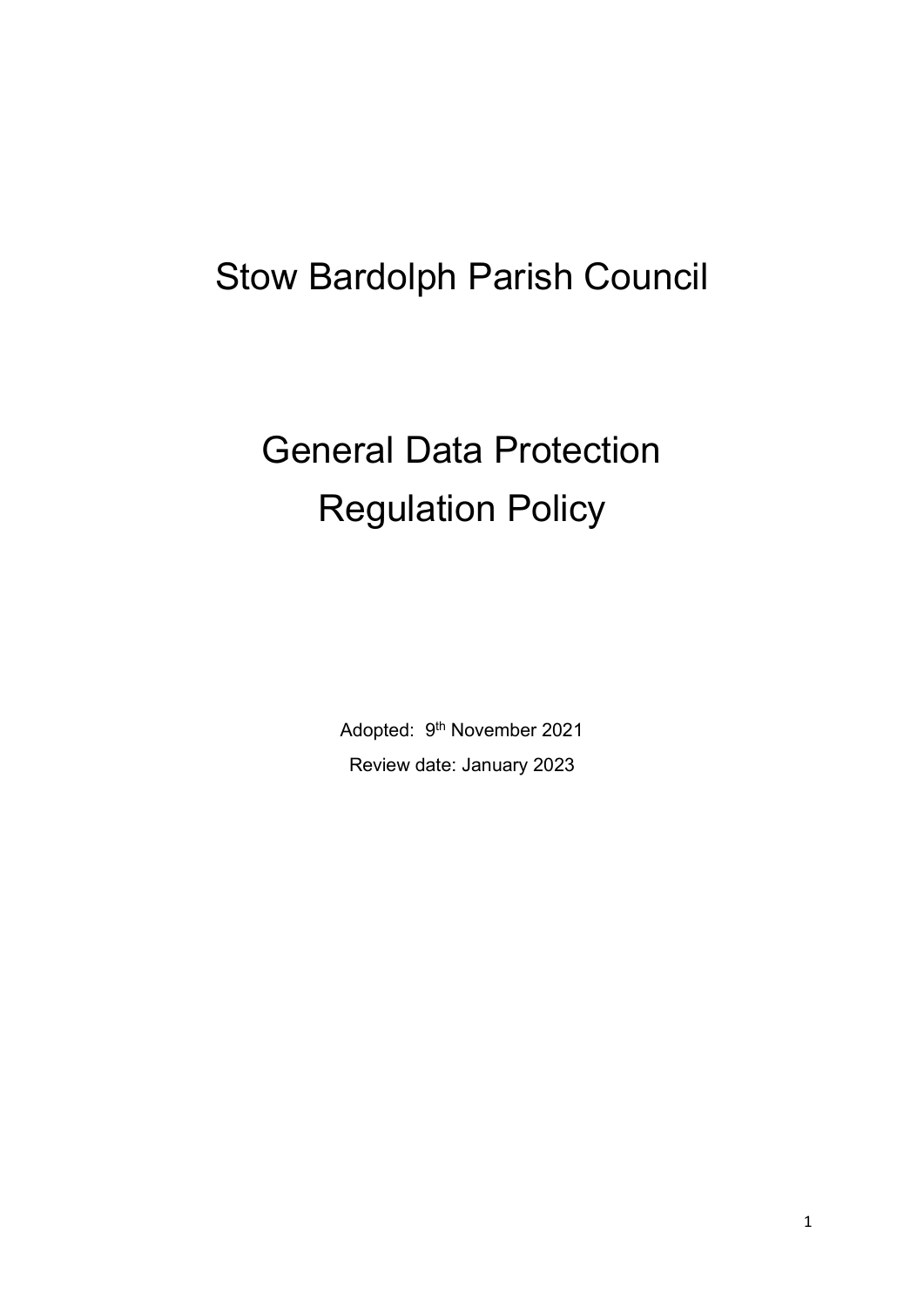#### **Purpose of the policy**

This policy explains to councillors, staff and the public about data protection. Personal data must be processed lawfully, fairly and transparently; collected for specified, explicit and legitimate purposes; be adequate, relevant and limited to what is necessary for processing; be accurate and kept up to date; be kept only for as long as is necessary for processing and be processed in a manner that ensures its security. This policy explains the duties and responsibilities of the council and it identifies the means by which the council will meet its obligations.

# **Identifying the roles and minimising risk**

The General Data Protection Regulations and the Data Protection Act 2018 require that everyone within the council must understand the implications of data protection and that roles and duties must be assigned. The Council is the data controller and the clerk is the data processor. It is the Clerk's duty to undertake an information audit and to manage the information collected by the council, the issuing of privacy statements, dealing with requests and complaints raised and also the safe disposal of information.

Data protection regulations require continued care by everyone within the council, councillors and staff, in the sharing of information about individuals, whether as a hard copy or electronically. A breach of the regulations could result in the council facing a fine from the Information Commissioner's Office (ICO) for the breach itself and also to compensate the individual(s) who could be adversely affected. Therefore, the handling of information is seen as medium risk to the council (both financially and reputationally) and one which is included in the Risk Management Policy of the council. Such risk can be minimised by undertaking an information audit, issuing privacy statements, maintaining privacy impact assessments (an audit of potential data protection risks with new projects), minimising who holds data protected information and the council undertaking training in data protection awareness.

#### **Data breaches**

The Clerk, with the support of the Council, will investigate data breaches. Investigations must be undertaken within one month of the report of a breach. Procedures are in place to detect, report and investigate a personal data breach. The ICO will be advised of a breach (within 3 days) where it is likely to result in a risk to the rights and freedoms of individuals – if, for example, it could result in discrimination, damage to reputation, financial loss, loss of confidentiality, or any other significant economic or social disadvantage. Where a breach is likely to result in a high risk to the rights and freedoms of individuals, the Clerk will also notify those concerned directly.

It is unacceptable for non-authorised users to access IT using employees' log-in passwords or to use equipment while logged on. It is unacceptable for employees, volunteers and members to use IT in any way that may cause problems for the Council, for example the discussion of internal council matters on social media sites could result in reputational damage for the Council and to individuals.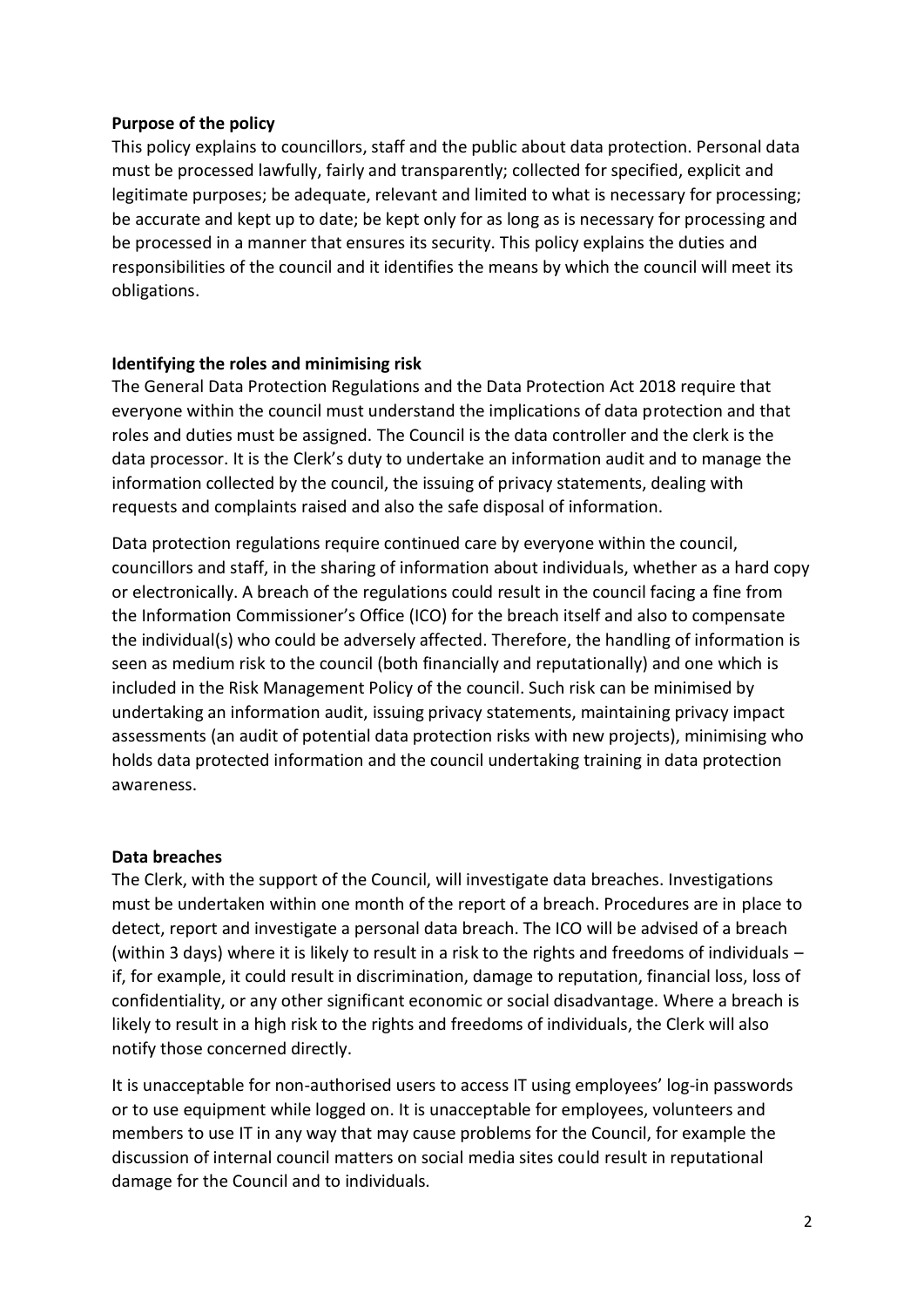#### **Privacy Notices**

Being transparent and providing accessible information to individuals about how the Council uses personal data is a key element of the Data Protection Act 2018 (DPA) and the EU General Data Protection Regulation (GDPR). The most common way to provide this information is in a privacy notice. This is a notice to inform individuals about what a council does with their personal information. A privacy notice will contain the name and contact details of the data controller, the purpose for which the information is to be used and the length of time for its use. It should be written clearly and should advise the individual that they can, at any time, withdraw their agreement for the use of this information (if applicable). Issuing of a privacy notice must be detailed on the Information Audit kept by the council. The council will adopt a privacy notice to use, although some changes could be needed depending on the situation, for example where children are involved. Where consent is being relied on as the lawful basis for processing the data, privacy notices must be verifiable.

#### **Information Audit**

The Clerk must undertake an information audit which details the personal data held, where it came from, the purpose for holding that information and with whom the Council will share that information. This will include information held electronically or as a hard copy. Information held could change from year to year with different activities, and so the information audit will be reviewed at least annually or when the council undertakes a new activity. The information audit review should be conducted ahead of the review of this policy and the reviews should be minuted.

# **Individuals' Rights**

GDPR gives individuals rights:

- the right to be informed
- the right of access
- the right to rectification
- the right to erasure
- the right to restrict processing
- right to data portability
- the right to object
- the right not to be subject to automated decision-making incl. profiling.

If a request is received to delete information, then the Clerk must respond to this request within a month. The Clerk has the delegated authority from the Council to delete information.